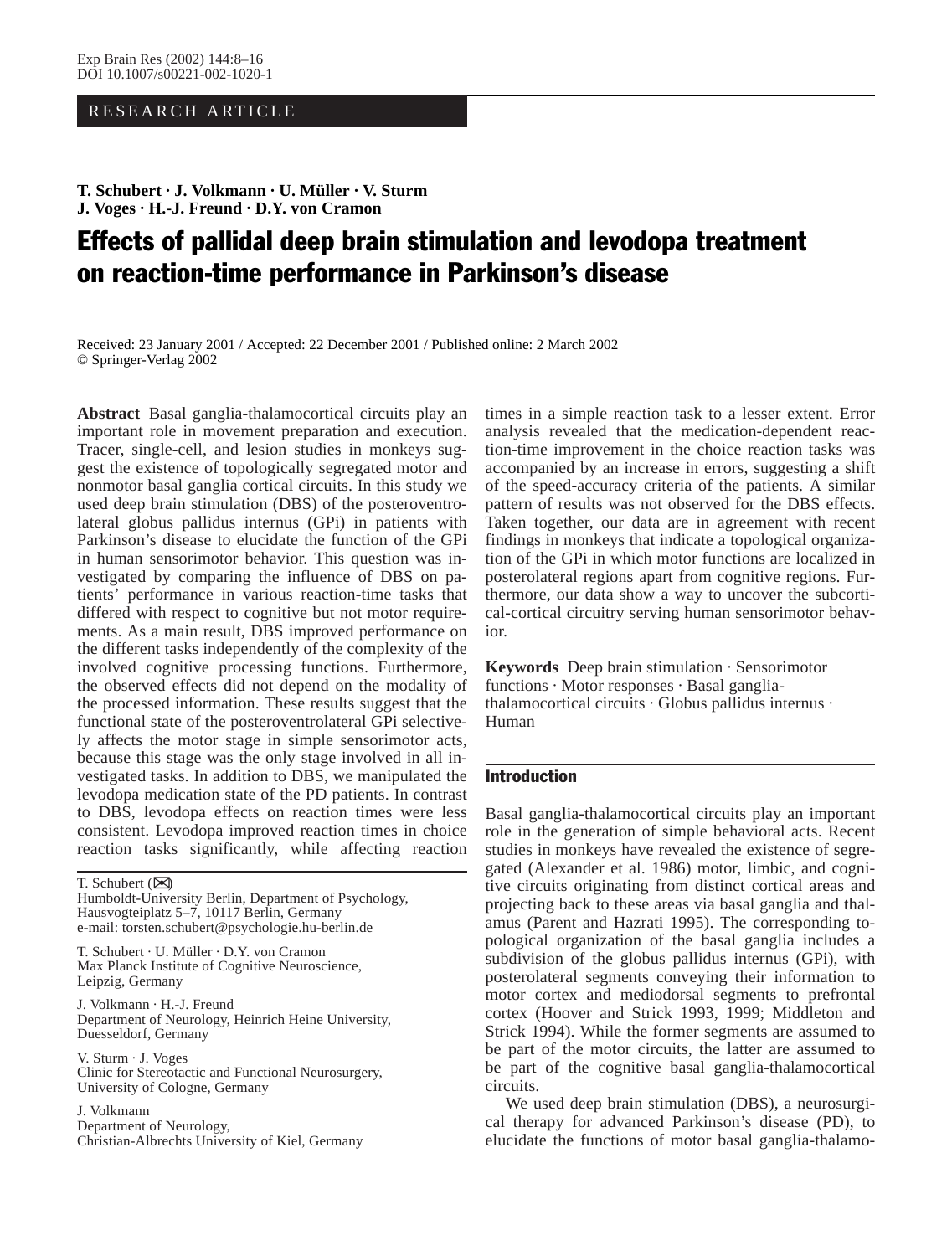cortical circuits in humans. Patients with PD suffer from a degeneration of dopaminergic neurons and dopamine depletion within the basal ganglia, resulting in an impairment of the basal ganglia-thalamocortical connections. Presumably, this impairment is caused by hyperactive inhibitory influence of the GPi on thalamic nuclei and via this path on cortical motor areas linked with the corresponding thalamic areas.

As a result, PD symptoms like akinesia, bradykinesia, and rigidity emerge. Via permanent electrodes in the posteroventrolateral GPi or in the subthalamic nucleus (STN; Siegfried and Lippitz 1994; Limousin et al. 1995), DBS improves motor symptoms in PD and reduces sideeffects of long-term levodopa treatment such as dyskinesias and motor fluctuations (Bejjani et al. 1997; Troester et al. 1997; Krack et al. 1998a, 1998b). Although the exact physiological mechanisms of DBS for the treatment of advanced PD are not yet clear (Marsden and Obeso 1994), it is assumed that electrical high-frequency pulses lead to a functional blockade of pathologically increased neuronal activity within the target structure and release the cortical and brainstem motor system from abnormal inhibition (Davies et al. 1997). Consequently, the effects of DBS are comparable with a lesion of the GPi or STN, with the advantages of reversibility and adaptability.

Using DBS we tested whether the human posteroventrolateral GPi is selectively involved in motor functioning during the generation of sensorimotor actions (Ardouin et al. 1999; Pillon et al. 2000). For that purpose, we examined the influence of DBS on the performance of PD patients in various reaction time (RT) tasks, which allow us to distinguish between perceptual (e.g., stimulus detection), cognitive (e.g., response selection), and motor (Donders 1969; Sternberg 1969) stages of simple sensorimotor actions. By comparing the influence of DBS on the performance of patients in simple and choice RT tasks, one can test whether the posteroventrolateral GPi is selectively involved in the motor stages or in the cognitive processes related to response selection. This approach is based on the assumption that simple and choice RT tasks differ in the extent to which a response-selection stage is involved. While a complete response-selection stage is involved in choice RT tasks, simple RT tasks do not involve the response-selection stage (Donders 1969; Frith and Done 1986; see also: Gottsdanker and Shragg 1985; and Gottsdanker 1992 for support of this assumption). Instead, simple RT tasks involve the possibility of anticipatory response preparation, because in these tasks the stimuli and the motor responses remain the same in all trials (Frith and Done 1986; Goodrich et al. 1989).

We reasoned that the different involvements of the response-selection stage in simple and choice RT tasks allow formulation of different predictions concerning which processing stages are affected by the DBS of the posteroventrolateral GPi. Thus, an exclusive effect of the DBS on the simple RT task would imply an involvement of the GPi in the mechanism of anticipatory response preparation, since this stage is especially involved in simple and not in choice RT tasks. On the other hand, an exclusive influence of the DBS on the choice RT task would imply an involvement of the GPi in the responseselection mechanism. Third, similar quantitative effects of the DBS on simple and choice RT tasks would imply a selective influence of DBS on the motor stages, because the motor stage is the only stage that is similarly involved in both types of tasks.

In addition to DBS, we manipulated the dopaminergic state of the PD patients by administering a levodopa challenge after overnight drug withdrawal. While the anatomical target of the DBS is a rather focused one, levodopa effects are not restricted to a single structure within the basal ganglia. Instead, dopamine-dependent neural projections diffusely influence the whole striatal system. Studies in PD which investigated the influence of levodopa on performance in RT tasks do not reveal a systematic pattern of results. While some studies indicate no effect of levodopa on RT (for a review, see Harrison et al. 1995; Gauntlett-Gilbert and Brown 1998), other studies reveal selective effects solely on the choice RT (see Pullman et al. 1988; Rafal et al. 1984). The causes of this rather contradictory pattern of results remain unknown.

The different topography of DBS and levodopa effects might be predictive for differential effects of DBS and levodopa dose on RT paradigms. Thus, a further aim of the present study was to compare the effects of DBS and levodopa on the RTs in the abovementioned tasks.

# Materials and methods

Behavioral tasks

Subjects were asked to carry out three RT tasks in the following order:

- 1. Visual simple RT task. After the presentation of a visual warning signal, an imperative visual stimulus was shown for 300 ms at the center of the computer screen. The duration of the delay between offset of the warning signal and onset of the imperative visual stimulus was varied randomly between 200 ms, 500 ms, 1,000 ms, or 2,000 ms. Imperative stimuli were a square in the first trial block and a circle in the second trial block. Each block consisted of 48 trials. Subjects responded to the presentation of the stimulus by pressing a button on a key box. In the first trial block (squares), subjects responded with the right middle finger and, in the second trial block (circles), with the left middle finger
- 2. Visual choice RT task. The experimental situation was identical to that of the visual simple RT task, with the exception that now circles and squares were presented randomly. Subjects responded with the corresponding fingers to the randomly presented stimuli
- 3. Auditory choice RT task. After the presentation of a visual warning signal, either a low-pitched (300 Hz) or a high-pitched (900 Hz) tone was presented randomly as the imperative auditory stimulus via loudspeakers. The time interval between the warning signal and onset of the auditory signal was set to 1,000 ms. Subjects responded with the left index finger to the low-pitched tone and with the right index finger to the highpitched tone.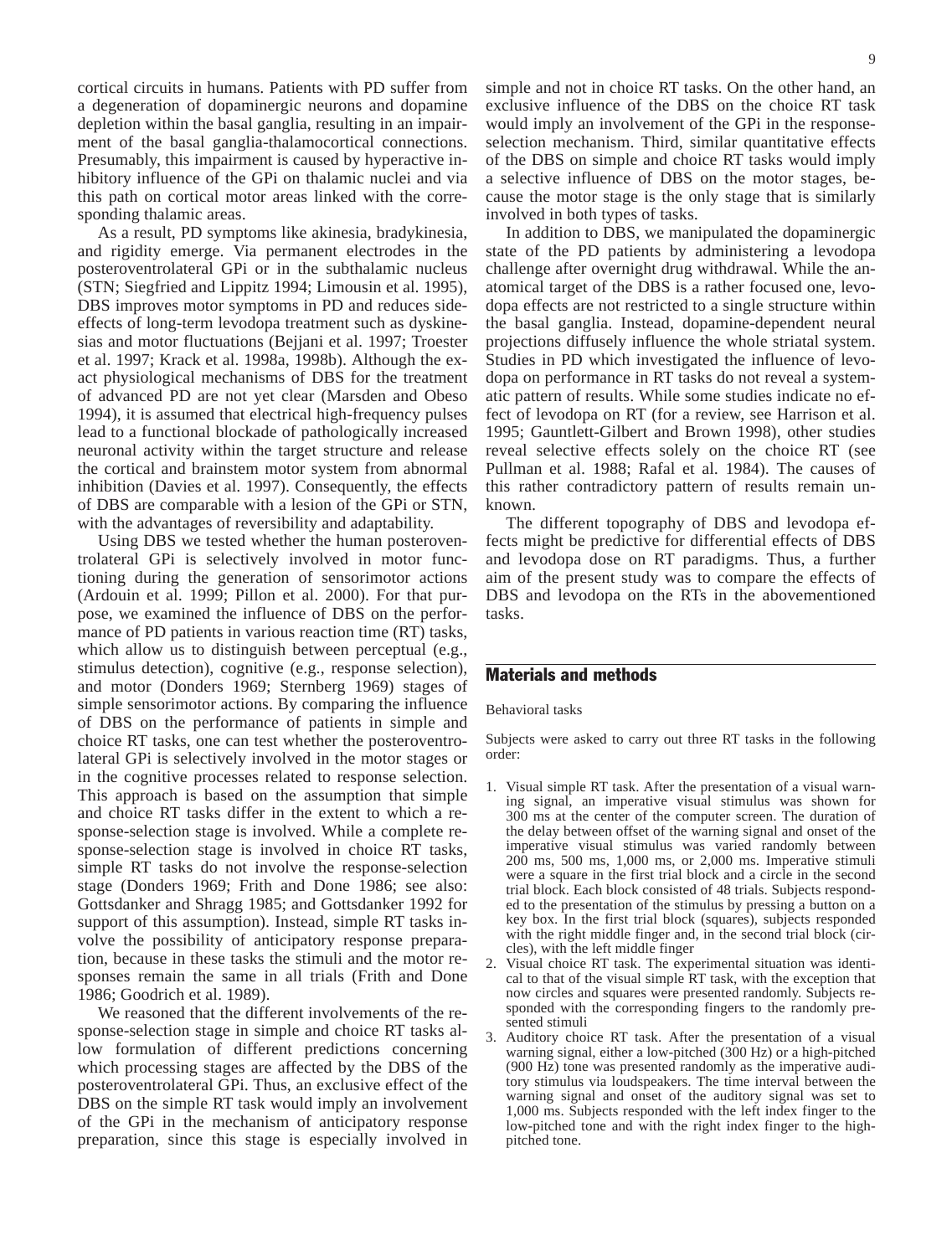**Table 1** Characteristics (mean values) of the patients with Parkinson's disease (*Med* levodopa medication, *DBS* deep brain stimulation, *UPDRS* Unified Parkinson's Disease Rating Scale)

|                                    | Hoehn and Yahr<br>Med |              | <b>UPDRS</b> motor score<br>Med |                |  |
|------------------------------------|-----------------------|--------------|---------------------------------|----------------|--|
|                                    | Off                   | On           | Off                             | On)            |  |
| Before surgery                     | 3.60                  | 2.90         | 48.20                           | 27.70          |  |
| After surgery<br>DBS on<br>DBS off | 2.70<br>3.37          | 2.10<br>2.32 | 16.10<br>42.00                  | 10.10<br>15.37 |  |

Following the third auditory choice RT task, subjects conducted a fourth task that is, however, not relevant to the present study and will therefore not be described.

The sequence of three tasks was carried out by PD patients under each of the four treatment conditions described in the next section. This led to four experimental sessions of about 1–1.5 h duration each. One complete treatment condition was tested in each session. To reduce maximal time of experimentation, patients did not practice the RT tasks before the experiment. Due to randomization of conditions, there was an equal amount of practice in each of the four treatment conditions.

#### Patients and design of the treatment conditions

Six female and two male PD patients (mean age  $\pm$  SD, 55.3 $\pm$ 10.70 years; disease duration  $11.\overline{1} \pm 2.64$  years) were investigated after written informed consent had been obtained according to the 1964 declaration of Helsinki and according to the guidelines of the ethics committee of the Heinrich-Heine-University, Duesseldorf. All patients suffered from advanced idiopathic PD and had undergone surgery for bilateral DBS of the GPi 12-24 months (mean  $8.6 \pm 5.13$  months) prior to the experiment. Before surgery, patients were taking a mean levodopa equivalent daily dose (LEDD) of 402.8±168.56 mg, which did not change significantly after surgery. For a summary of further clinical patient characteristics, see Table 1.

We used a  $2\times2$  factorial design according to which the medication, and DBS states were manipulated "on" and "off" in all possible combinations for therapeutic purposes. The combination of all on and off states yielded four different treatment conditions (medication) on/(DBS) on, on/off, off/on, off/off. In the medication-on state, patients took an equivalent of their regular dopaminergic morning dose as shortacting levodopa formulation. Dopamine agonists were converted to LEDDs given the conversion formula provided by Volkmann et al. (1998). Before starting the test, we waited for the patient and the examiner to agree upon the best medication-on condition. The medication-off state was realized by an overnight withdrawal of antiparkinsonian drugs. Medication-on and -off conditions were investigated on separate days with half of the patients beginning in the off state. Manipulation of the DBS state was realized by switching on or off the bilaterally implanted pulse generators (ITREL II; Medtronic, Minneapolis, Minn.). Order of on- and off-DBS states was permutated across patients. After each change of the DBS state, patients waited until a stable clinical condition had been achieved (minimum of 15 min) before beginning to work on the RT tasks. The decision when to start testing was made by a neurologist (J.V.), who knew the individual symptomatology in all four treatment conditions from prior clinical testing.

#### Normal control subjects

Eight normal control subjects, who also gave informed consent, performed all three RT tasks mentioned above consecutively in four sessions in order to equate for the amount of practice the PD patients received. The control subjects were individually matched to the PD patients concerning age  $(52\pm10.36 \text{ years})$ , sex (six female and two male control subjects), and education (the highest degree of education was equal in each matched pair of PD patients and control subjects).

#### Neurosurgery and parameters of the DBS

The details of the stereotactic procedure for placement of the GPi electrodes have been described elsewhere (Volkmann et al. 1998). The target for the stereotactic insertion of the stimulation electrodes was the posteroventrolateral aspect of the GPi. The initial target coordinates were those reported by Laitinen et al. (1992). The target was determined by using stereotactic contrast ventriculography with reference to intraoperatively performed computer tomography. Final electrode positions were adjusted according to effects of macrostimulation on contralateral bradykinesia and rigidity and side effects during neurosurgery. Once the optimal target point resulting in best clinical improvement at lowest stimulation intensities had been defined, a permanent quadripolar stimulating electrode was fixed (model DBS 3387; Medtronic, Minneapolis). From intraoperative ventriculography and stereotactic plane X-rays, the final coordinates of each contact of the quadripolar stimulating electrode were determined for each patient and referenced to standard stereotactic space. Mean ventriculographic coordinates of the distal electrode pole were 20.95 mm lateral to the midline of the third ventricle, 6.11 mm below the intercommissural line (ICL), and 2.13 mm anterior to the midcommissural point (MCP). The mean coordinates of the contact that was finally chosen for chronic stimulation after the testing period were 21.5 mm lateral to the midline of the third ventricle, 1.34 mm below the ICL, and 3.76 mm anterior to the MCP. The optimal stimulation parameters were adjusted during the postoperative course according to the patient's need. Mean stimulation parameters at the time of the experiment were: amplitude  $3.29 \pm 0.8$  V, frequency  $178\pm16.37$  Hz, and pulse width  $160.7\pm85.34$  µs. None of the patients experienced side effects during chronic stimulation from current spread to internal capsule or optic tract.

#### Data analysis

As a first step in the data analysis, an overall ANOVA with the within-subjects factors (repeated measures) Medication, DBS, and Task was conducted on the mean RTs of the PD patients in all three RT tasks. As a second step, we assessed the effects of medication and DBS for each task separately. Therefore, we conducted ANOVAs with the within-factors Medication and DBS on the RTs of the PD patients for each task. To compare the performance of PD patients with that of the control group, we conducted subsequent ANOVAs with the between-subjects factor Group, and the within-subjects factors DBS and Medication.

In addition, a distributional analysis was conducted on the RTs in the three tasks. The aim of this analysis was to obtain more detailed information about the influence of medication and DBS on the RTs of the PD patients (for more details about the purpose of this analysis see the Results section). In order to draw inferences about the group RT distributions, we analyzed Vincentized cumulative probabilities of the RTs. To form the group distributions, we organized the RTs of each individual subject in ascending order and computed the percentiles. Then, we averaged the percentiles over the subjects to get group percentiles (Ratcliff 1979). From these group percentiles, group RT distributions were constructed that retain the shape of subjects' individual RT distributions. The RT distributions of the PD patients were analyzed with appropriate ANOVAs, with the within-subjects factors Medication, DBS, and Percentiles, separately for each RT task. The lower-bound procedure was used to adjust degrees of freedom for avoiding an increase in type I error due to possible linear dependencies between different percentile levels.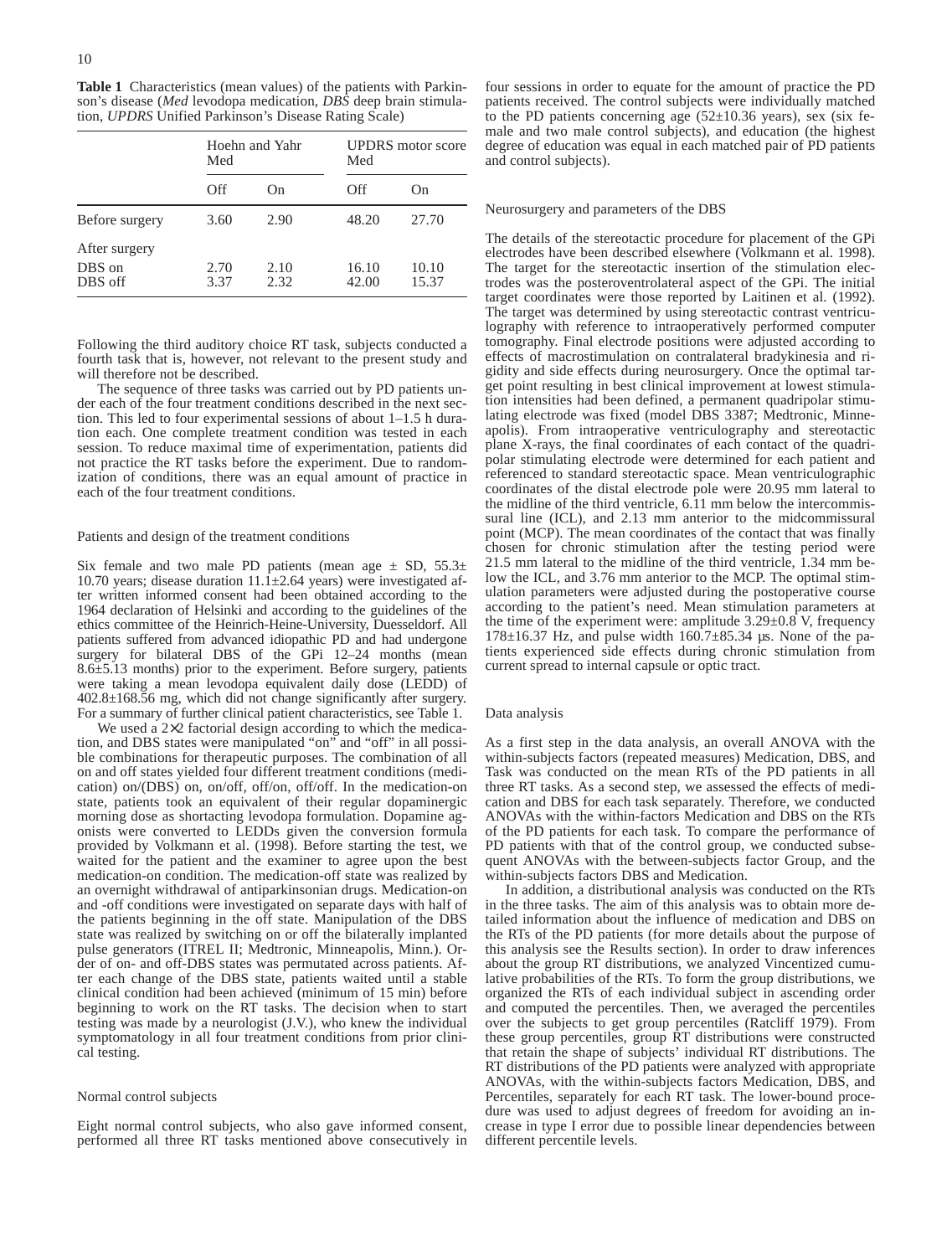All pair-wise comparisons were conducted with a corresponding Bonferroni correction, which adjusted the level of significance at *P*<0.05.

# **Results**

Analysis of the mean RTs

To test whether the manipulation of the functional state of the GPi affects the motor stages or the cognitive stages (response selection), an overall ANOVA with the factors medication, DBS, and task was conducted on the RTs of the PD patients. DBS affected RTs in all three tasks to a similar extent, thus indicating an effect on the motor stages (see Fig. 1). This was shown by a significant main effect of DBS on RTs  $(F_1, \tau=34.92, P<0.01)$ , which did not vary across tasks. The interaction between DBS and task was not significant  $(F_{2, 14}=0.63, P>0.5)$ . Medication affected RTs of the PD patients, too  $(F<sub>1, 7</sub>=6.56, P<0.05)$ . However, this effect tended to be unequal across tasks, as is indicated by the interaction between task and medication  $(F_{2, 14}=2.79, P<0.10)$ , which approached significance. A subsequent analysis revealed that the Task by Medication interaction did not reach the significance level of *P*=0.05, because of high data variability in the simple RT task compared with the other two tasks. Thus, when the data from the simple RT task were excluded from the ANOVA then the Task by Medication interaction was significant  $(F_{1,7}=7.45)$ , *P*<0.05). All other effects remained unaffected by the exclusion of the simple RT data.

Importantly, DBS and medication affected the RTs in these tasks independently of each other, as indicated by the nonsignificant DBS by Medication interaction  $(F_1$ <sub>7</sub>=0.95, *P*>0.35).

### Visual simple RT task

The separate analysis of the data in the visual simple RT task showed that DBS led to an improvement of the RTs by 71 ms  $(F_1, \tau=17.25, P<0.01)$ . Medication did not affect the RTs  $(F_1, \tau=2.12, P>0.19)$ . The effect of DBS did not depend on the medication condition, as shown by a nonsignificant interaction between DBS and medication (*F*1, 7=1.38, *P*>0.2).

To test the validity of the observed DBS and medication effects, we compared the performance of PD patients with that of the normal control subjects. For comparison purposes, the data of the control group were matched with the data of the PD group with respect to the order of experimental sessions and the corresponding medication and DBS states of the PD group in each session. Thus, for example, if a PD patient performed the medication and DBS conditions in the following order: 1st session, medication on/DBS on; 2nd session, on/off; 3rd session, off/on; 4th session, off/off, then the data of the corresponding control subject were treated as fol-



**Fig. 1** Influence of medication and high-frequency stimulation (*DBS*) on mean reaction times (*RT*). Visual simple (*SRT*), visual choice (*CRT*), and auditory choice reaction tasks (*CRT*). *Left panel*: PD patients; *right panel*: normal controls that performed the tasks in the same order as the PD patients, but without DBS and medication manipulation. *Plus signs: upper row,* with medication; *lower row* with DBS; *minus signs*: respectively, without medication or DBS. Note, normal controls did not perceive medication or DBS treatments. *Plus* and *minus signs* in normal controls denote the medication and DBS states of the corresponding age-, sex-, and education-matched PD patient according to the corresponding task order

lows: 1st session corresponds to on/on condition; 2nd session to on/off; 3rd to off/on; and 4th to off/off (Fig. 1). To compare the RTs between both groups, an ANOVA with the factors group, DBS, and medication was conducted. It yielded significant effects of the factors group ( $F_{1, 14}$ =12.75, *P*<0.01) and DBS ( $F_{1, 14}$ =12.89, *P*<0.01). The significant interaction between group and DBS  $(F_{1, 14}=12.72, P<0.01)$  on the RTs shows the validity of our results. It reveals that DBS affected RTs only in the PD group and not in the control group as can be expected, since the normal control subjects were only hypothetically "treated" by medication or DBS. All other effects did not approach significance.

### Visual choice RT task

In the visual choice RT task, DBS led to an improvement of RTs by 54 ms,  $(F_1, \tau=17.28, P<0.01)$ . The effect of medication on RTs approached significance  $(F_{1,7}=3.54,$ *P*=0.10). As was true for the simple reaction task, the effect of the DBS on RTs did not depend on the medication condition  $(F_1, \tau=1.84, P>0.2)$ . The subsequent comparison of the RTs of PD patients with those of the control group yielded an effect of the DBS  $(F_{1, 14}=16.6, P<0.01)$ and a tendency toward a group effect  $(F_{1, 14}=3.99)$ , *P*<0.07). The significant DBS by Group interaction  $(F_{1, 14}=6.03, P<0.05)$  indicates that DBS affected only the RTs of PD patients, revealing the validity of the results. No other effects were significant.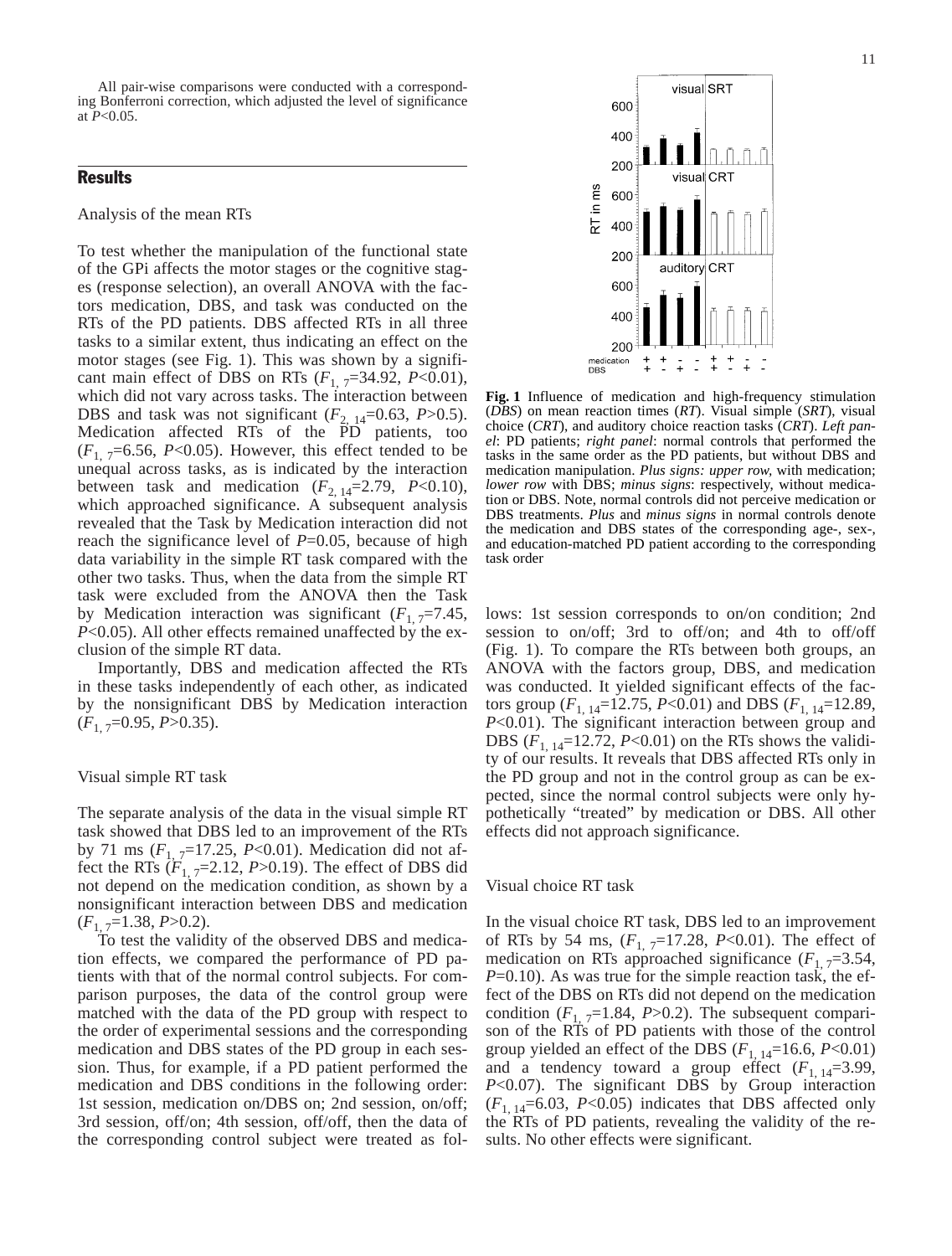## Auditory choice RT task

In the auditory choice RT task, DBS improved RTs by 80 ms  $(F_1, \tau=11.30, P<0.05)$ . Medication improved RTs independently of the DBS condition  $(F_{1,7}=9.21)$ , *P*<0.05). Similar to the two previous tasks, the DBS by Medication interaction was not significant  $(F_1, \tau=0.00,$ *P*>0.9). A comparison of the RTs of PD patients and control subjects yielded significant effects of DBS (*F*1, 14=9.00, *P*<0.01), medication (*F*1, 14=6.34, *P*<0.05), and group  $(F_{1, 14}=12.33, P<0.01)$ . However, the significant interactions between group and DBS  $(F_{1, 14}=6.34,$ *P*<0.05), as well as between group and medication  $(F_{1, 14}=9.08, P<0.05)$  indicated that DBS and medication affected RTs selectively in the PD patients group and not in the control group. The selective effects of DBS and medication on PD patients are to be expected, because normal control subjects were not treated by medication or DBS. This result emphasizes the validity of the observed selective effects.

One major result of the previous analysis is that DBS affected the RTs similarly in all three tasks. This finding is consistent with the assumption that DBS affected the motor stages of the tasks, because this stage was the only one that was involved in all three RT tasks. An alternative explanation would be an increased arousal level of the PD patients during the DBS-on state. This increased arousal level could have led to the observed improvement of RTs just as well.

To test whether DBS actually affected the motor stage during task performance or whether it had a nonspecific effect on the arousal level of PD patients, we analyzed the RT distributions of the subjects in the three tasks (Fig. 2). If DBS affected the arousal level of patients, then it should primarily influence the slower (right tail) part of the RT distribution, because slow RTs are most severely affected by arousal fluctuations, as has been shown by different authors (Sanders 1983; Miller 1988). On the other hand, if DBS affected one processing stage, i.e., the motor stage, then it should have affected all parts of the RT distributions, i.e., the fast, middle, and slow RTs (Ratcliff 1979; Meyer et al. 1988; Schubert 1999).

Figure 2 shows that DBS led to a leftward shift of all RTs in all three tasks. This finding is supported by the results of separate ANOVAs with the factors medication, DBS, and percentiles conducted on the RT distributions in all three tasks.

# Analysis of RT distributions

## *Visual simple RT task*

For the simple visual RT task, the ANOVA yielded significant effects of DBS  $(F_{1.7}=16.2, P<0.01)$  and percentiles  $(F_1$ <sub>7</sub>=178.97, *P*<0.00). There was a slight tendency for a larger effect of DBS on the slower compared with the faster RT (see Fig. 2). However, the DBS by Percentile interaction was not significant  $(F_1, \tau=3.51, P>0.10)$ .



**Fig. 2** Analysis of reaction time (*RT*) distributions. Vincentized cumulative probabilities of RT in the visual simple and choice as well as in the auditory choice reaction tasks. The curves were obtained by averaging across patients' individual probability curves. *Filled circles* denote medication-on/deep brain stimulation (DBS) on. *Open circles*, on/off; *filled squares*, off/on; and *open squares,* off/off. Note, normal controls did not perceive medication or DBS treatments. On and off conditions in normal controls denote the medication and DBS states of the corresponding age-, sex-, and education-matched PD patient according to the corresponding order

This indicates that DBS affected all parts of the RT distribution to a comparable extent. The corresponding RT distributions of the control group are presented on the right panel of Fig. 2 for comparison purposes. The data were matched to the data of the PD group according to the procedure described above. As can be seen in the right upper panel, RT distributions in the different conditions did not differ for the control group. This is also indicated by nonsignificant effects of medication  $(F_{1,7}=0.69)$ , and DBS  $(F_{1,7}=0.00)$  on the RT distributions of the control subjects.

### *Visual choice RT task*

Similar results were obtained for the visual choice RT task. Here the ANOVA also yielded significant effects of DBS  $(F_{1,7}=10.36, P<0.05)$  and percentiles  $(F_{1,7}=165.27,$ *P*<0.00). There was also a slight tendency for a larger effect of the DBS on the slower part compared with the faster part of the RT distribution, as is revealed by the DBS by Percentile interaction, which approached signifi-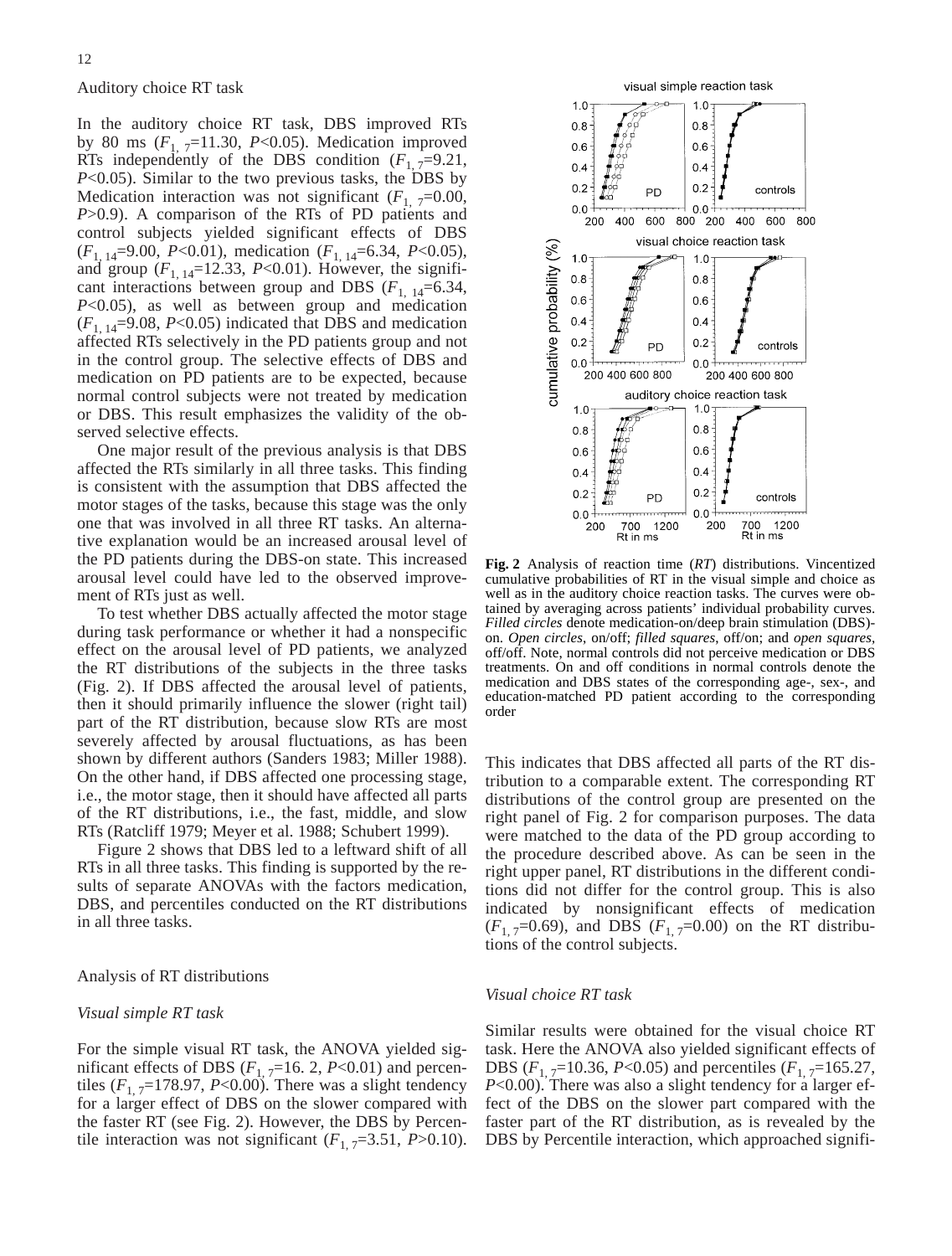cance  $(F_{1,7}=4.88, P<0.10)$ . However, separate ANOVAs showed that DBS improved RTs on each percentile (all P<0.05), revealing that DBS affected all parts of the RT distribution. For comparison purposes, RT distributions of the normal controls are presented in the right middle panel of Fig. 2. Similar to the data for the visual simple RT task, RT distributions in the different conditions did not differ for the control group. This is indicated by nonsignificant effects of medication  $(F_{1,7}=0.00)$  and DBS  $(F_{1,7}=1.18)$  on the RT distributions of the control subjects.

### *Auditory choice RT task*

For the auditory choice RT task the ANOVA yielded significant effects of DBS  $(F_1, \tau=25.52, P<0.01)$ , medication  $(F_{1,7}=9.01, P<0.02)$ , and percentiles  $(F_{1,7}=41.98,$ *P*<0.00). There was a significant DBS by Percentiles interaction  $(F_{1.7} = 8.69, P < 0.05)$ , demonstrating a larger influence of DBS on the slower compared with the faster part of the RT distribution. However, separate ANOVAs showed that DBS improved RTs on each percentile (all P<0.05) revealing that DBS affected all parts of the RT distribution. The interaction between medication and percentiles was not significant  $(F_1, \tau=2.48, P>0.15)$ , indicating that medication affected all parts of the RT distribution to a similar extent. The RT distributions of the control group in the auditory choice RT task are presented in the right lower panel of Fig. 2. Similar to the data for the two visual RT tasks, RT distributions in the different conditions did not differ for the control group. This is indicated by nonsignificant effects of medication  $(F_{1,7}=0.00)$  and DBS  $(F_{1,7}=0.12)$  on the RT distributions of the control subjects.

# Error analysis

The mean number of errors as a function of group, task, medication, and DBS state is presented in Table 2. Separate ANOVAs were conducted to analyze the influence of medication and DBS state in the PD group.

In the visual simple RT task, medication and DBS did not affect the mean number of errors  $(F_{1,7}=3.03)$ , *P*>0.10) and  $(F_{1,7}=0.66, P>0.4)$ , respectively. There was no significant Medication by DBS interaction (*F*1, 7=3.72, *P*=0.10).

In contrast, in the visual choice RT task, medication tended to affect the mean number of errors for the PD patients  $(F_1, -4.23, P<0.08)$ . As can be seen in Table 2, patients made more errors in the medication-on (mean number=3.94 $\pm$ 1.06) compared with the -off state (mean number 2.19±0.70). The effect of DBS did not reach significance  $(F_{1, 7} = 0.03, P > 0.86)$ , nor did the Medication by DBS interaction  $(F_1, \tau=0.2, P>0.66)$ .

In the auditory choice RT task, the effect of medication on the mean number of errors was highly significant  $(F_1)$ ,  $7=10.65$ , *P*<0.01). As in the visual choice RT task, patients

**Table 2** Mean number of errors as a function of group, task, medication (*Med*), and deep brain stimulation (*DBS*). (*VSRT* Visual simple reaction task, *VCRT* visual choice reaction task, *ACRT* auditory choice reaction task, *SEM* standard error of mean)

|             | PD patients |      |      |      |      | Control subjects |      |      |  |
|-------------|-------------|------|------|------|------|------------------|------|------|--|
| Med         | Off         | Off  | On   | On   | Off  | Off              | On   | On   |  |
| <b>DBS</b>  | Off         | On   | Off  | On   | Off  | On               | Off  | On   |  |
| <b>VSRT</b> | 0.63        | 0.13 | 1.25 | 1.37 | 0.13 | 0.25             | 0.25 | 0.25 |  |
| <b>SEM</b>  | 0.26        | 0.13 | 0.56 | 0.56 | 0.13 | 0.25             | 0.16 | 0.16 |  |
| <b>VCRT</b> | 2.13        | 2.25 | 4.13 | 3.75 | 2.75 | 2.38             | 2.38 | 2.38 |  |
| <b>SEM</b>  | 0.74        | 0.65 | 1.38 | 0.75 | 0.75 | 0.92             | 0.46 | 0.50 |  |
| <b>ACRT</b> | 2.38        | 1.88 | 3.88 | 3.75 | 1.63 | 1.88             | 1.25 | 1.63 |  |
| <b>SEM</b>  | 1.05        | 0.72 | 0.48 | 1.31 | 0.60 | 0.48             | 0.37 | 0.46 |  |

made more errors when medicated-on (mean number  $3.82\pm0.89$  compared with -off (mean number  $2.13\pm0.89$ ). It is important to note that, together with the results of the RT analysis, these results show that the medication-on state led to a shift of the speed-accuracy criteria of the patients. With levodopa medication, patients used a riskier strategy such that faster RTs were accompanied by more errors. The same but slightly milder speed-accuracy tradeoff could be observed for the visual choice RT task. As previously, DBS did not affect the error number  $(F_1, \tau=0.15, P>0.7)$ . The important Medication by DBS interaction was also far from significant  $(F_{1,7}=0.05,$ *P*>0.83), suggesting that the increase in errors with levodopa was equivalent during DBS-on and -off states.

The observed increase in errors was therefore not related to interference of involuntary movements with completion of the motor tasks during drug-induced dyskinesias, which were present in most patients to a variable degree in the medication-on and DBS-off condition, but were suppressed in the DBS-on condition (compare the clinical data of the parkinsonian symptoms presented in Table 1).

### **Discussion**

In this study we explored whether the human posteroventrolateral GPi is selectively involved in motor processing stages during the generation and execution of sensorimotor behavior. We used DBS to modulate the functional state of the posteroventrolateral GPi in patients with PD. In concert with a careful manipulation of the perceptual, cognitive, and motor requirements of the behavioral paradigms, DBS allows us to determine the particular involvement of the GPi in different information processing functions.

DBS effects on RT-task performance

The results showed that DBS of the posteroventrolateral GPi improved RTs of PD patients in different RT tasks.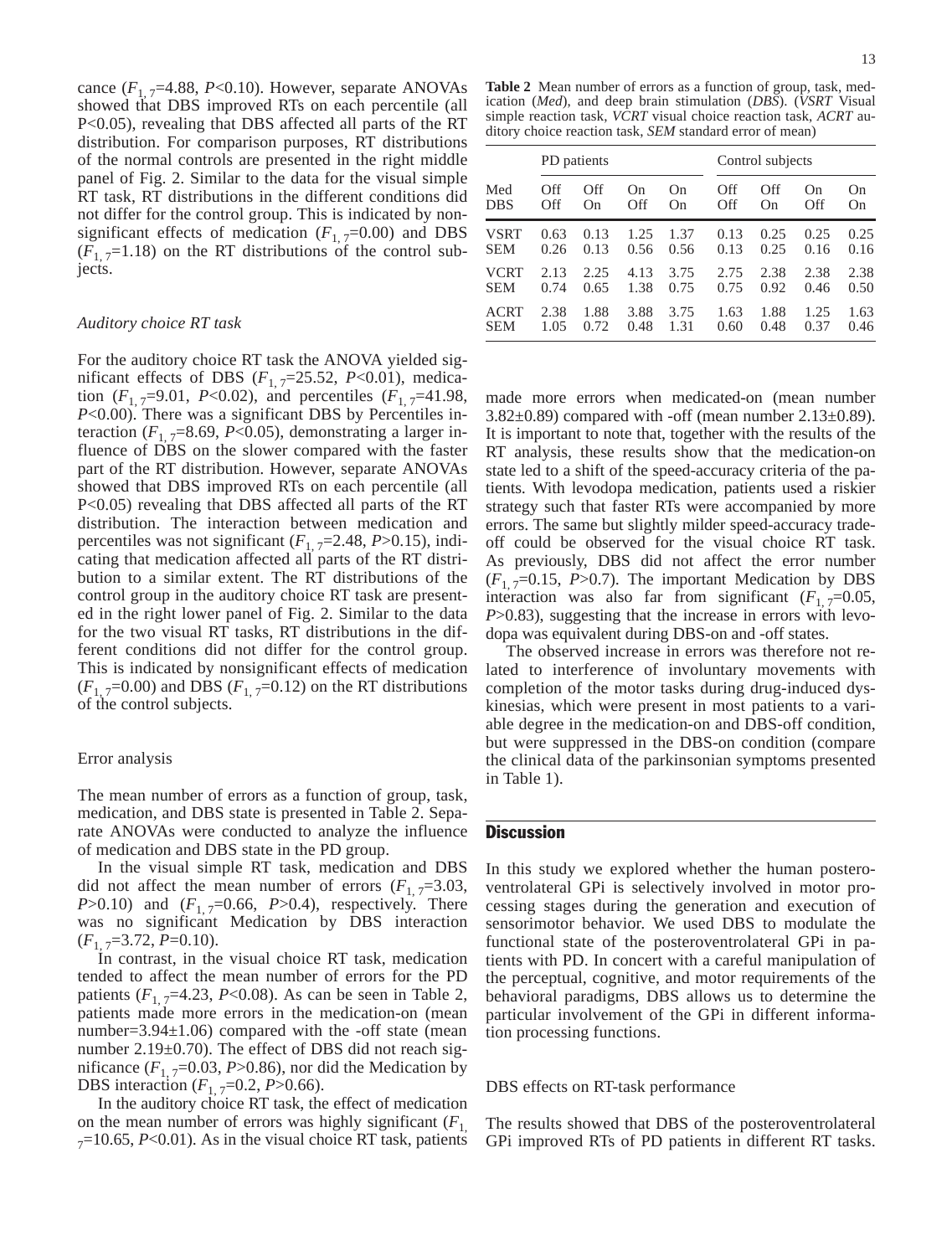Specifically, DBS improved RTs in a simple RT task that did not require the selection of responses but involved the possibility of anticipatory motor preparation (Donders 1969). In addition, DBS improved, to a similar extent as in simple RT tasks, the performance in choice RT tasks that involved the selection of responses. Clearly, these findings are not in accord with the assumption that the posteroventrolateral GPi is exclusively involved in cognitive processes related to response selection. In this case a selective effect of DBS on the choice RTs would be expected. The results also do not comply with the assumption that the GPi is exclusively involved in anticipatory response preparation. In this case DBS should have selectively influenced simple RTs. Furthermore, similar effects of DBS on RTs in visual and auditory choice RT tasks revealed that the observed improvement of RTs was independent of the sensory modality of the processed information. Taken together, these findings are in support of the assumption that DBS of the posteroventrolateral GPi affects the motor stage in simple behavioral acts, because this stage was the only stage involved in all three RT tasks used.1

An alternative explanation of the data, namely that DBS may not have affected one information processing stage but rather the general arousal level of PD patients, was approached by an extended RT distribution analysis. According to the arousal assumption, DBS should have affected the slowest RTs, because these are most severely affected by an unstable arousal level (Sanders 1983; Miller 1988). In contrast, when affecting a particular processing stage, DBS should influence the RTs in all trials irrespective of their speed (Ratcliff 1979; Meyer et al. 1988). The results of our RT distribution analysis primarily indicated an influence on one particular processing stage, i.e., the motor stage, although an additional influence of DBS on the general arousal level cannot be ruled out.

Our results are supported by a recent study of Brown et al. (1999), also finding an effect of DBS on the motor stage in different RT tasks. Interestingly, the amount of the improvement in our study (mean improvement in all three tasks of 69 ms) was similar to the RT improvement in the study by Brown et al. (mean improvement across all tasks of 71 ms), suggesting reliable RT improvements due to DBS in PD patients. However, the RT distributions of the PD patients were not systematically analyzed by Brown et al. (1999) Furthermore, in their study, PD

patients were investigated in the medication-off state only. This experimental design does not allow comparison of the anatomically focused effects of DBS on sensorimotor behavior from the more global effects of changes in the whole striatal dopaminergic system by a levodopa challenge.

# Levodopa effects on RT-task performance

In general, the levodopa effects on RT task performance are less clear than those of DBS. Levodopa medication led to a significant reduction of RTs only in the auditory choice RT task. In the visual choice RT task, the effect of levodopa still approached significance, while there was a nonsignificant reduction of the RTs in the simple RT task. This pattern of results was paralleled by the results of the error analysis. Levodopa led to an increase in the error rate in both choice RT tasks, while its effect on error rate in the simple RT task was not significant. This indicates that the levodopa-related reduction of RTs in the choice RT tasks may have been caused by a shift in the speed-accuracy criteria of patients. This pattern of results was not observed for the DBS manipulation.

It must be noted that these differential effects of levodopa and DBS on RT-task performance were not capitalized by significant interactions between medication and DBS on RTs, as well as on the error results in the ANOVA. However, one should be cautious in interpreting this lack of interaction because of the low statistical power (less than 0.8 for the medication effects on visual simple and choice RTs, as well as for the interaction effects) due to a small sample size.

Importantly, the observed differences in the effects of levodopa on simple and choice RTs are in accord with results of other studies. For example, Pullman et al. (1988) and Rafal et al. (1984) have demonstrated a significant improvement of RTs in choice RT tasks, while performance in simple RT tasks was only nonsignificantly improved by levodopa manipulation. For an overview of studies revealing different effects of levodopa on performance in simple and choice RT tasks, see also Gauntlett-Gilbert and Brown (1998), Harrison et al. (1995), and Robbins and Brown (1990).

Different explanations are proposed for this phenomenon. According to Pullman et al. (1988), cognitive computation in the more complex choice RT tasks requires the involvement of additional dopaminergic modulation, resulting in a stronger levodopa dependency of the performance in these tasks compared with simple RT tasks.

Alternatively, Robbins and Brown (1990) propose dopamine to affect performance in simple and choice RT tasks as a "limited resource" needed for the initiation of motor responses, with more dopamine needed for the faster RTs. Because choice RTs are usually slow and simple RTs are fast, smaller doses of levodopa are required for speeding choice relatively to simple RTs. Consequently, with the same levodopa dose, choice RTs should be more affected than simple RTs.

<sup>&</sup>lt;sup>1</sup> DBS could theoretically be influencing the anticipatory maintenance of response sets in the simple RT tasks, as well as the response-selection processes in the choice RT tasks, without affecting the motor stage in both types of tasks. This assumption seems implausible because of the empirical data obtained. For example, if the RT improvement in the simple RT tasks were due to a DBSinduced increase in anticipatory responding, then an increased number of anticipatory responses should have been found in that condition. However, the results of the RT distribution analysis indicate that this was not the case. In the simple RT task, DBS affected the fastest RTs, which cover most of the anticipatory responses, to a similar extent as the slowest RTs. This rules out the possibility that DBS affected response speed in the simple RT tasks simply by inducing anticipatory responding.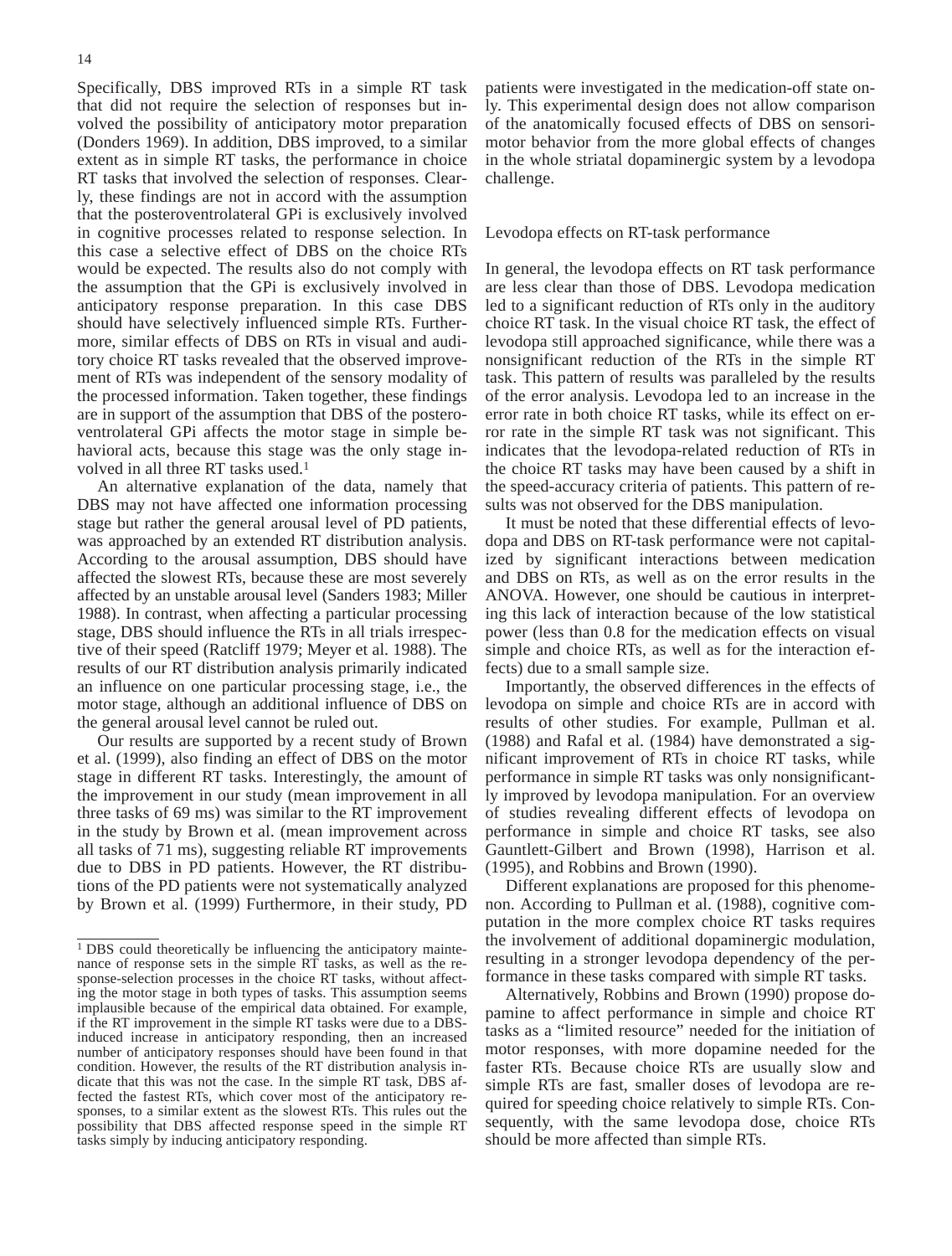Our data allow the specification of a possible speed dependency of levodopa effects (Robbins and Brown 1990). The RT distribution analysis indicates that levodopa affects the slow, middle, and fast RTs to a similar extent in the simple as well as in the choice RT tasks. Therefore, the assumption of Robbins and Brown (1990) does not hold for fine differences in response speed. Rather, it may be correct only for gross RT-speed differences that emerge from fundamental processing differences between simple and choice RT tasks (Frith and Done 1986).

Although our and other results are not entirely conclusive, they suggest that levodopa effects on RT performance depend on the complexity of the required cognitive computation in the sensorimotor task. In sharp contrast, DBS of the posteroventrolateral GPi seems to affect the RT performance independently of the involved cognitive operation and of the perceptual modality.

One reason for the observed difference between levodopa and DBS effects could be that the specific doses of levodopa medication and electrical stimulation (DBS) in our experiment were not equally titrated. Thus, one could argue that relatively low doses of levodopa were accompanied by relatively high doses of electrical stimulation, which might have caused a different influence on behavior. However, if this were true, then the clinical effects of levodopa medication and DBS on patients' behavior should have been in the same direction, only differing in magnitude. Clinical scoring (Table 1), however, revealed no significant differences in the impact of DBS or levodopa challenge on motor symptoms as assessed by the unified PD rating scale (UPDRS) scale (postoperative state: medication-on/DBS-off, 15.37 points; and medication off/DBS on, 16.1 points; *P*>0.2) as well as by the Hoehn and Yahr scale (on/off 2.32, and off/on 2.7; *P*>0.2), respectively. Therefore, we do not believe that the observed inconsistency of levodopa and DBS effects on more fine-grained parameters of the sensorimotor behavior are solely an artifact of nontitrated doses for the two treatments.

#### Neuroanatomical interpretation

Our results are consistent with findings in monkeys that indicate a topological organization of the GPi (Hoover and Strick 1993, 1999; Middleton and Strick 1994). In these studies, the injection of tracers into the motor cortex of monkeys caused labeling of neurons in the posterolateral GPi. Injection into SMA labeled slightly more dorsal regions of the GPi, wheras an injection into the prefrontal area 46 labeled segregated neurons in the most dorsal aspect of the inner and outer segments of GPi, anterior to motor and premotor projections (see also a single-cell study by Yoshida et al. 1993). According to these studies, motor functions are localized in posterolateral portions of the GPi rather than in mediodorsal regions, which are thought to mediate cognitive processes (see also Alexander et al. 1986).

Indirect support for a similar functional subdivision within human GPi could come from studies on the behavioral effects of the location of DBS electrodes or pallidotomy lesions (Durrif et al. 1999; Gross et al. 1999). In a recent study of parkinsonian patients who had undergone pallidotomy, Lombardi et al. (2000) could indeed demonstrate a correlation between cognitive outcome and lesion location along the anteromedial-toposterolateral axis in GPi. Anteromedially placed pallidotomy lesions were likely to induce cognitive deficits, whereas neuropsychological motor functions such as finger-tapping speed or manual dexterity were not affected by these lesions.

Additionally, our data support the notion that the posterolateral GPi is primarily a motor region. The findings are in agreement with the concept of multiple, segregated circuits connecting frontal cortex, basal ganglia, and thalamus derived from tracer studies in nonhuman primates (Alexander et al. 1986). The behavioral implications of the parallel circuits, however, had been difficult to study so far. The use of DBS for research purposes now opens up the possibility of manipulating the state of a selective human brain structure and investigating the behavioral consequences with elaborated methods and paradigms from experimental psychology. Future studies, by carefully manipulating cognitive and motor requirements of the investigated tasks and relating them to the exact topography of the stimulated brain area, may uncover the involvement of subcortical structures in a variety of other cognitive and motor operations.

**Acknowledgements** This research was supported by the BMBF (IZKF Leipzig, project C-9) and the DFG (SFB 194, A17). We thank Jean A. Saint-Cyr for a valuable discussion of the data, Tobias Grossmann for technical assistance in data processing, and Peter A. Frensch and Trevor Penney for proofreading the English manuscript.

# References

- Alexander GE, De Long MR, Strick PL (1986) Parallel organization of functionally segregated circuits linking basal ganglia and cortex. Annu Rev Neurosci 9:357–381
- Ardouin C, Pillon B, Pfeiffer E, Bejjani P, Limousin P, Damier P, Arnulf I, Benabid AL, Agid Y, Pollak P (1999) Bilateral subthalamic or pallidal stimulation for Parkinson's disease affects neither memory nor executive functions: a consecutive series of 62 patients. Ann Neurol 46:217–223
- Bejjani B, Damier D, Arnulf I, Bonnet AM, Vidailhet M, Dormont D, Pidoux B, Cornu P, Marsault C, Agid Y (1997) Pallidal stimulation for Parkinson's disease. Two targets? Neurology 49:1564–1569
- Brown RG, Limousin Dowsey P, Brown P, Jahanshahi M, Pollak P, Benabid AL, Rodriguez-Oroz MC, Obeso J, Rothwell JC (1999) Impact of deep brain stimulation on upper limb akinesia in Parkinson's disease. Ann Neurol 45:473–488
- Davies KE, Taub E, Houle S, Lang AE, Dostrovsky JO, Tasker RR, Lozano RM (1997) Globus pallidus stimulation activates the cortical motor system during alleviation of parkinsonian symptoms. Nat Med 3:671–4
- Donders FC (1969) Over de snelheid van psychische processen (On the speed of psychological processes). In: Koester W (ed, translator) Attention and performance II. North-Holland, Amsterdam, pp 412–431